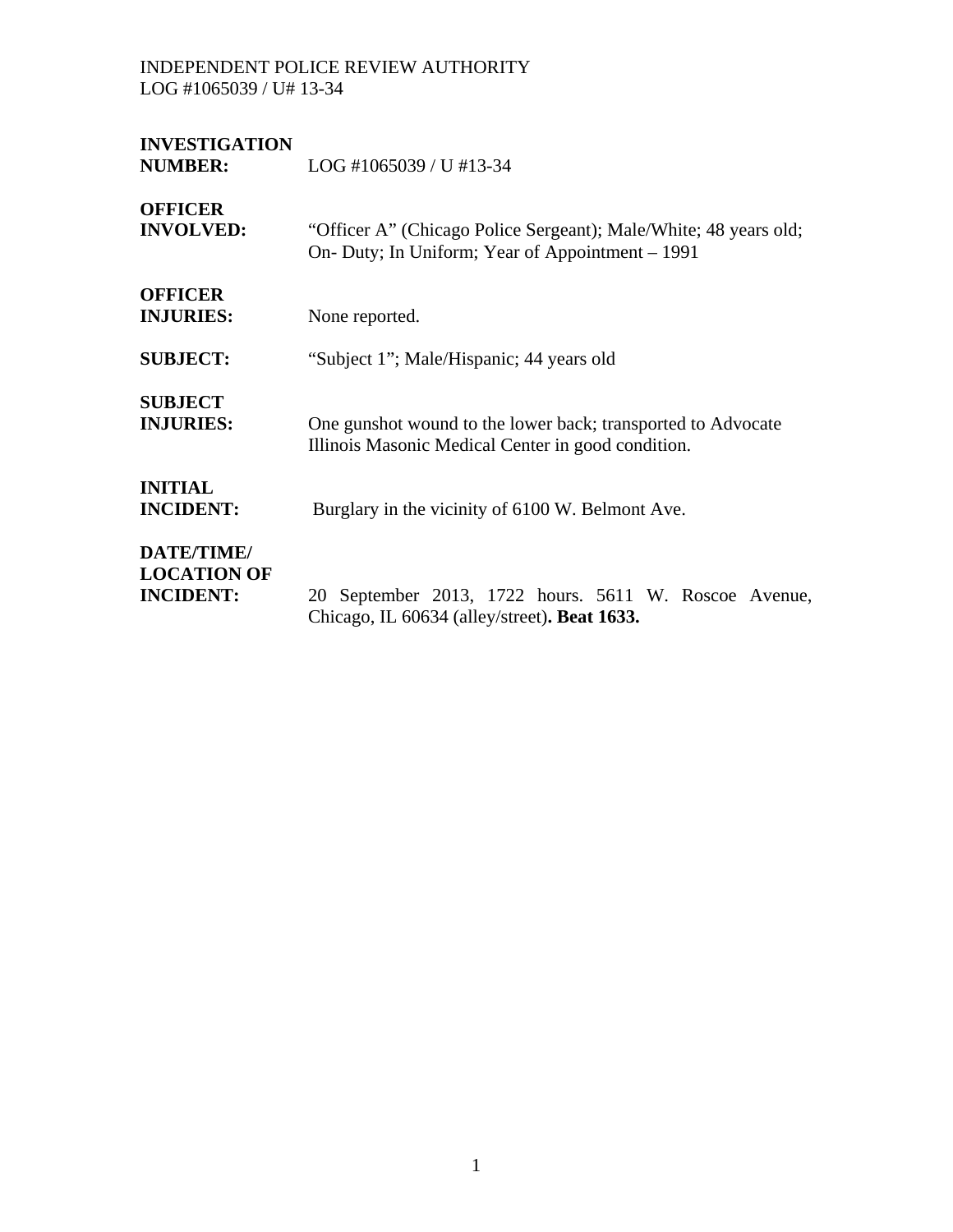### **SUMMARY OF INCIDENT:**

On 20 September 2013, at approximately 1722 hours, Officer B responded to a call of a burglary in the vicinity of 6100 W. Belmont Avenue, and observed the subject, now known to be Subject 1, flee the area in a gold vehicle. Officer B initiated a vehicle pursuit of the suspect and called out the pursuit over OEMC. The involved member, Officer A, was in the vicinity of Officer B and monitored the OEMC broadcast of the pursuit. Officer B continued to chase Subject 1 through the south alley of W. Roscoe Street. Officer A paralleled Subject 1 and Officer B as he drove east on Roscoe Street. Officer A stopped his vehicle at the south entrance of the alley and observed Subject 1' vehicle driving toward him. Officer A then exited his vehicle and retrieved his firearm from his holster. Officer A gave Subject 1 verbal commands to stop his vehicle and exit. Subject 1 placed his vehicle in reverse, revved the engine and struck the front end of Officer B's squad car. Subject 1 then placed his vehicle in drive, revved the engine and drove forward in the direction of Officer A. Officer A, in fear of his life, fired one round at Subject 1, who veered off and continued driving forward onto Roscoe, striking a civilian's vehicle. Subject 1's vehicle appeared to get stuck on the civilian's vehicle. Subject 1 reversed his vehicle and drove backwards toward Officer A, who was now on the driver's side of his squad car. Officer A fired his weapon a second time at Subject 1, striking the rear of Subject 1's vehicle. Subject 1 then fled in his vehicle eastbound on Roscoe. After a short pursuit, Subject 1 was taken into custody near 3411 N. Lavergne Avenue by Officer C and Officer B. It was then discovered that Subject 1 had sustained a gunshot wound to his lower back and was transported to Advocate Illinois Masonic Medical Center for treatment. Officer A remained at the scene until another unit secured that scene. Officer A then traveled to 3411 N. Lavergne Avenue and assisted the other units.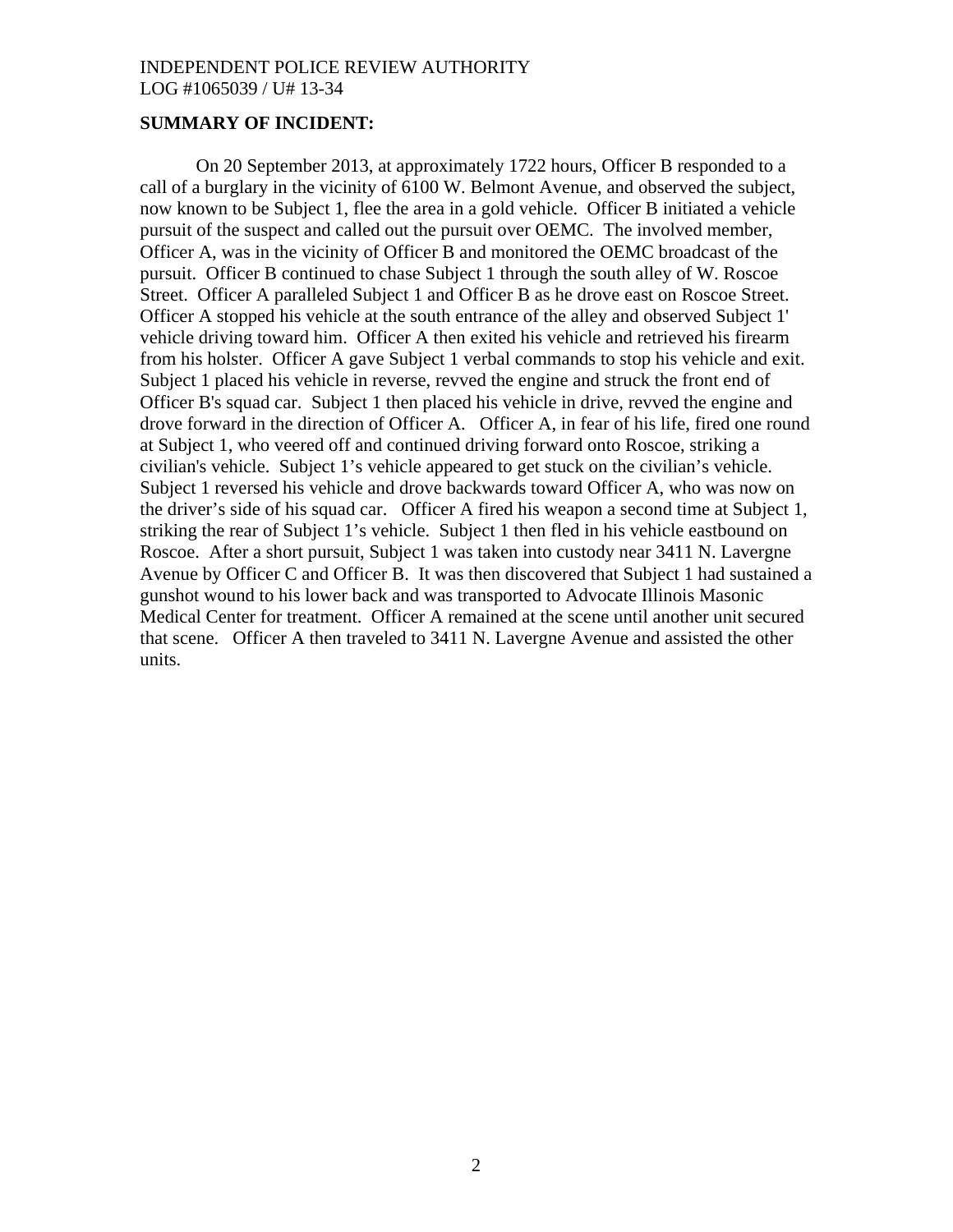#### **INVESTIGATION:**

On 21 September 2013, at approximately 1939 hours, at Advocate Illinois Masonic Medical Center, the subject, Subject 1, was advised of his Miranda rights and agreed to speak with the detectives. Subject 1 related that he used a knife to open a window into the residence. The knife then broke and Subject 1 cut himself. Once Subject 1 entered the apartment, he took a watch and a camera. As he exited the apartment, Subject 1 was shot by the police at the scene of the burglary. The detectives confronted Subject 1 that he was not shot at the scene. Subject 1 then related that he no longer wanted to speak with the detectives and invoked his right to counsel.

Attempts to Contact Subject 1 and his attorney, Attorney A, were unsuccessful.

**In a statement to IPRA and to Area North detectives on 21 September 2013, the witness, Witness 1**, provided an account of the incident that is consistent with the Summary of Incident and related Department reports. Witness 1 related that he was a passenger in the vehicle driven by his wife, Witness 2, as they headed northbound on Major Avenue. Witness 1 heard police sirens and then a tan or beige vehicle almost rammed their vehicle from behind. The unknown vehicle proceeded eastbound in the south alley of Roscoe Street with a police vehicle in pursuit. Witness 2 then drove north on Major Avenue and east on Roscoe Street. Witness 1 then observed the unknown vehicle coming out of the alley and a marked police vehicle stopped in front of the unknown vehicle. Witness 1 stated that the police vehicle was on an angle to the alley. A police officer exited the driver's side of the police vehicle, stood in front of the unknown vehicle and gave verbal commands to the driver of the unknown vehicle. The driver of the unknown vehicle stopped and reversed, and then drove the vehicle at the police officer. Witness 1 heard one gunshot and he and his wife dove under the dashboard of their vehicle. Witness 1 then heard a vehicle crash and saw the unknown vehicle trying to maneuver around the squad car. The unknown vehicle then fled eastbound on Roscoe Street.

**In a statement to IPRA and to Area North detectives on 21 September 2013, the witness, Witness 2**, provided an account of the incident that is consistent with the Summary of Incident and related Department reports. Witness 2 related that she was driving eastbound on Roscoe Street when she heard a police siren and observed behind her a marked police vehicle headed eastbound. She pulled to the right of the street next to the mouth of the alley. Witness 2 heard one gunshot and ducked down inside her vehicle. Witness 2's vehicle was then struck by an unknown vehicle on the passenger side rear fender and her vehicle was pushed into the street. Witness 2 then heard a second gunshot and observed an unknown vehicle pass her vehicle eastbound on Roscoe Street. Witness 2 remained on the scene and moved her vehicle east of the incident.

**In a statement to IPRA and to Area North detectives on 21 September 2013, the involved officer, Officer A**, provided an account of the incident that is consistent with the Summary of Incident and related Department reports. Officer A related that he was assigned to Beat 2510 in a marked police vehicle when he heard a call of a burglary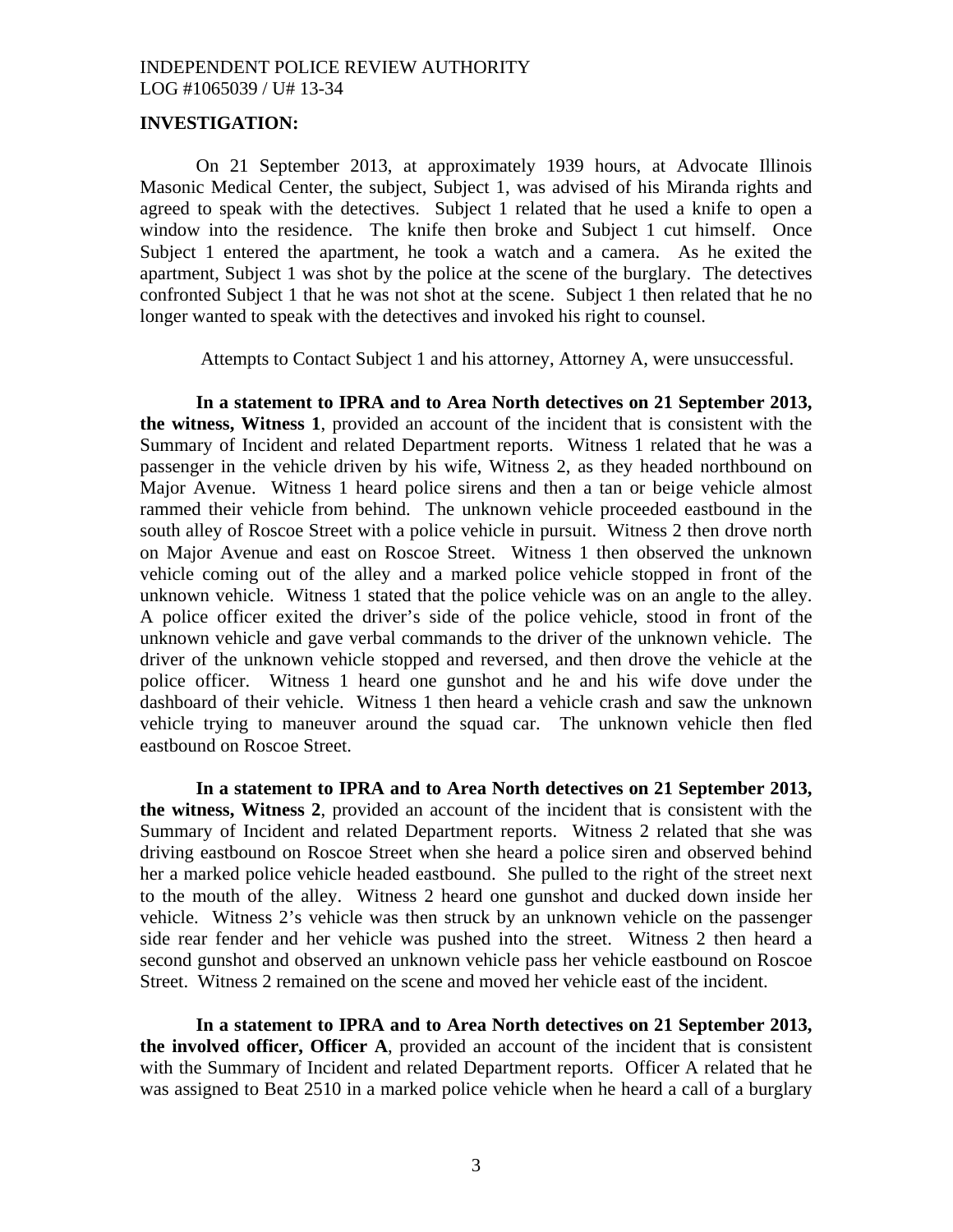in progress. While monitoring the radio, Officer A heard that Officer B was pursuing the subject, now known as Subject 1, from the burglary. Officer A activated his emergency equipment and observed Subject 1's vehicle turn eastbound in the south alley of Roscoe Street with Officer B in pursuit. Officer A drove to Roscoe Street and then eastbound to the mouth of the alley. Officer A stated that an unknown vehicle pulled over and partially blocked the mouth of the alley. Officer A turned his vehicle into the mouth of the alley facing southeast when he observed Subject 1's vehicle turn north in the alley. Officer A exited his vehicle and stood in front of his vehicle. Subject 1 drove his vehicle at Officer A and then stopped. Officer A approached Subject 1 to give verbal commands when Subject 1 reversed his vehicle and rammed it into Officer B's squad car. Subject 1 then placed his vehicle in drive and drove at Officer A who was standing in front of his vehicle. Officer A stated that he did not have an avenue of escape and Subject 1's actions placed him in fear for his life. The sergeant then discharged his weapon once at Subject 1, striking the driver's side window. Subject 1 veered and crashed into the unknown vehicle, causing that vehicle to block Subject 1's avenue of escape. Subject 1 then drove his vehicle in reverse at Officer A, who was trapped between Subject 1's vehicle and his squad car. In fear for his life, Officer A discharged his firearm a second time at Subject 1. Subject 1 drove forward, striking the unknown vehicle a second time, and headed eastbound on Roscoe Street. Officer A notified the zone of shots fired by the police and remained on the scene until assist units arrived and secured the scene. Officer A proceeded to Lavergne and Roscoe where Subject 1 had been placed into custody by Officer C and Officer B, and positively identified Subject 1 as the subject who twice tried to intentionally run him over.

**In a statement to IPRA and to Area North detectives on 21 September 2013, the witness, Officer B**, provided an account of the incident that is consistent with the Summary of Incident and related Department reports. Officer B related that he responded to call of a burglary and, upon arrival, observed an unknown male standing in front of a beige/brown SUV. The sergeant sounded his air horn and the unknown male moved out of the path of the SUV and told the sergeant that the SUV was involved in the burglary. Officer B activated his emergency equipment and attempted to curb the SUV with negative results. Officer B pursued the SUV to the south alley of Roscoe Street and then to the east alley of Central Avenue. As the SUV turned north in the alley, Officer B observed that Officer A had stopped his squad car in the mouth of the alley. The subject, now known as Subject 1, stopped his vehicle and Officer A approached the front of Subject 1's vehicle. Subject 1 then placed the SUV in reverse and drove into Officer B's squad car. Subject 1 then drove forward at Officer A at a high rate of speed. Officer A discharged his firearm at Subject 1 who veered to the right, striking an unknown vehicle. Subject 1 placed the SUV again in reverse and drove at Officer A who again discharged his firearm at Subject 1. Subject 1 then proceeded eastbound on Roscoe Street and eventually stopped at 3411 N. Lavergne Avenue where he was placed in custody by Officer B and Officer C.

The police shooting was not captured by any **video surveillance systems**.

Two **canvasses** of the location of the incident were met with negative results.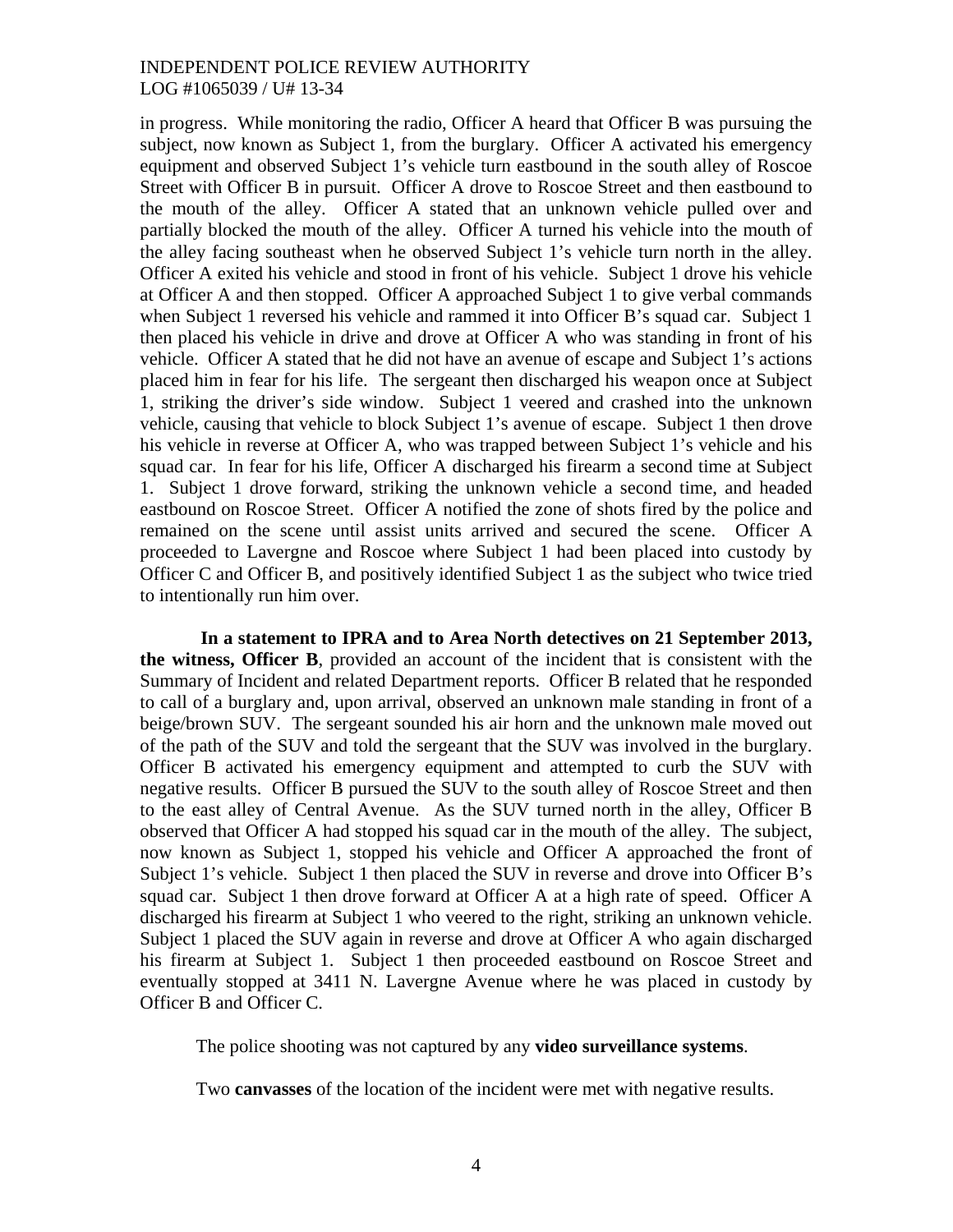Officer A's **Tactical Response Report** indicates that he discharged his firearm two times at Subject 1.

**Office of Emergency Communications (OEMC) Event Query** showed that the OEMC dispatcher received a call of a burglary at 6111 W. Belmont Avenue. Beat 2530 responded that he is pursuing the subject and Beat 2510 joined in the pursuit. Beat 2510 reported that shots were fired by the police at 5611 W. Roscoe Street. The subject continued to flee and was eventually placed into custody in the vicinity of 3404 N. Lavergne Avenue. An ambulance was requested and the subject was transported to Advocate Illinois Masonic Medical Center.

**Evidence Technician photographs** depict the shooting scene; the subject Subject 1; Subject 1's vehicle; Officer A's weapon; and two shell casings.

**A Chicago Fire Department EMS Report** indicated that Subject 1 was found lying on the street. Subject 1 had one gunshot wound to the left side of his back at approximately the middle to lower area. Subject 1 was then transported to the Advocate Illinois Masonic Medical Center trauma room.

**Medical Records for Subject 1 from Advocate Illinois Masonic Medical Center** indicated that Subject 1 was treated for one gunshot wound to his left paraspinal back. A bullet fragment was found lodged inside Subject 1, without any evidence of vascular injury. Hospital personnel noted that Subject 1 admitted that he had snorted heroin that morning.

**Crime Scene Processing Reports** described Subject 1's various clothing, personal items and contraband that were photographed and inventoried. In addition, Officer A's blue steel Glock Model 21, .45 semi-autmatic pistol with a 4 and  $\frac{1}{2}$  inch barrel was photographed and inventoried.

**A laboratory report from the Illinois State Police, Division of Forensic Services**, dated 21 October 2013, indicated that the laboratory examined Officer A's firearm, a Glock Model 21, .45 Auto caliber semiautomatic pistol, serial number MNT937 (inventoried under # 13007553). The firearm was found to be in firing condition and test fired. The firearm displayed polygonal rifling characteristics of eight lands and grooves with a right hand twist. Two Winchester 45 Auto caliber fired cartridge cases, inventoried under #13007516, were examined and determined to have been fired from Officer A's firearm.